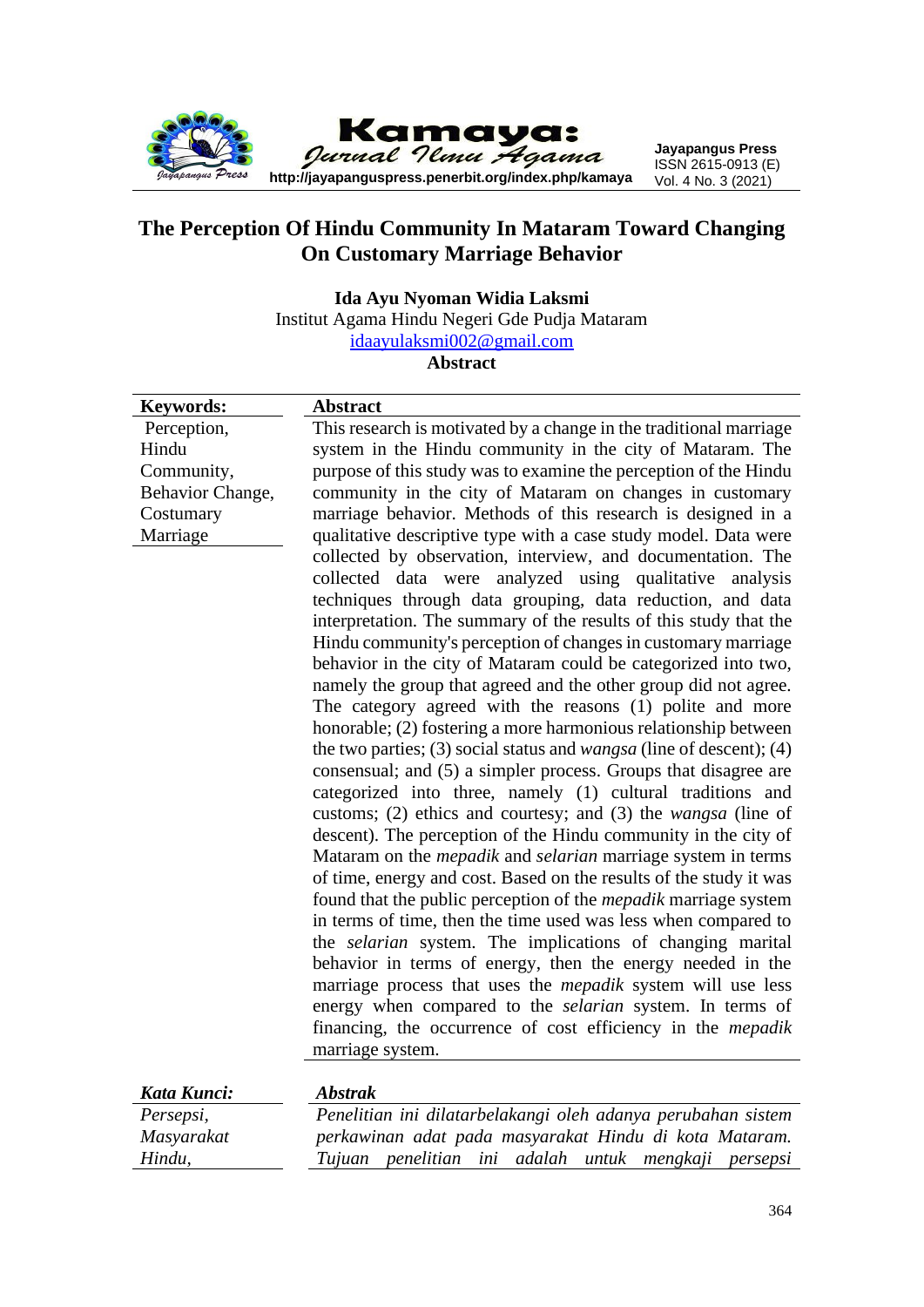*Perubahan Perilaku, Perkawinan Adat*

*masyarakat Hindu di kota Mataram terhadap perubahan perilaku perkawinan adat. Metode penelitian ini dirancang dengan tipe deskriptif kualitatif dengan model studi kasus. Pengumpulan data dilakukan dengan observasi, wawancara, dan dokumentasi. Data yang terkumpul dianalisis dengan teknik analisis kualitatif melalui pengelompokan data, reduksi data, dan interpretasi data. Kesimpulan dari hasil penelitian ini bahwa persepsi masyarakat Hindu terhadap perubahan perilaku perkawinan adat di kota Mataram dapat dikategorikan menjadi dua, yaitu kelompok setuju dan kelompok lainnya tidak setuju. Katagori setuju dengan alasan (1) sopan dan lebih terhormat; (2) pembinaan hubungan yang lebih harmonis antara kedua belah pihak; (3) status sosial dan wangsa; (4) suka sama suka; dan (5) proses lebih sederhana. Kelompok yang tidak setuju dikategorikan menjadi tiga, yaitu (1) tradisi dan adat budaya; (2) etika dan kesopanan; dan (3) wangsa. Persepsi masyarakat Hindu di kota Mataram terhadap sistem perkawinan mepadik dan selarian ditinjau dari segi waktu, tenaga dan biaya berdasarkan hasil penelitian ditemukan bahwa persepsi masyarakat pada sistem perkawinan dengan cara mepadik dilihat dari segi waktu, maka waktu yang dipergunakan lebih sedikit jika dibandingkan dengan sistem selarian. Implikasi dari perubahan perilaku perkawinan ditinjau dari segi tenaga, maka tenaga yang dibutuhkan dalam proses perkawinan yang menggunakan sistem mepadik akan menggunakan tenaga lebih sedikit jika dibandingkan dengan sistem selarian. Ditinjau dari segi pembiayaan, terjadinya efisiensi biaya pada sistem perkawinan mepadik.* 

## **Introduction**

Marriage is a stage in human life. Marriage is a sacred inner and outer bond between a man and a woman to form a happy and eternal family (household) based on the One Godhead. A happy and eternal family can be achieved if the marriage is based on love, mutual trust, mutual respect between husband and wife in building a household. The purpose of marriage is to form a happy family and become a harmonious family. Hindu marriage is a sacred and sacred thing, because in the process of marriage it is carried out through a sacred process such as a holy ceremony, led by a holy person with the right timing.

The Hindu teaching, namely *catur asrama* is the four stages of human life. One of the stages of human life as social beings is marriage. The stage of marriage in *catur asrama* is *grahasta* (married life). "Marriage (*wiwaha*) is one of the tasks of human life in the *grahastha* stage, because if there is no marriage, no one will continue human life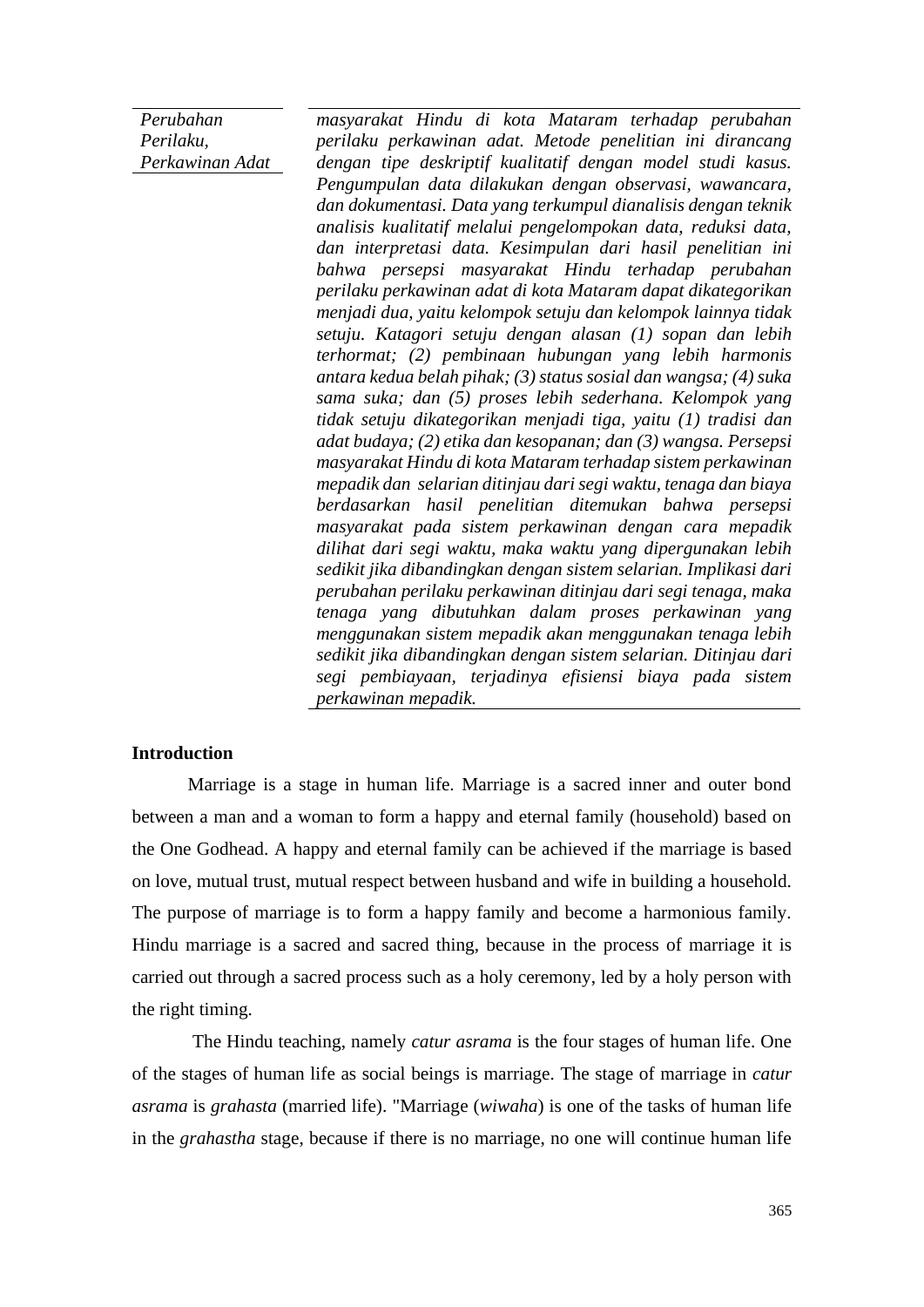in this world and no one will carry out the *dharma*, a sacred task from Sang Hyang Widhi Wasa" (Jelantik, 2009:156-157).

In marriage there are two life goals to be achieved and must be completed completely, namely realizing *artha* and *kama* based on *dharma*. The holy book of Manawa Dharmasastra (in Jelantik, 2009: 157) says, "that the main tasks of marriage are aimed at: 1) implementing and realizing the *dharma* in this world, the instructions and will of Ida Sang Hyang Widi Wasa, 2) *Praja*, which is to produce male offspring. or women, 3) *Rati*, namely enjoying physically, emotionally and spiritually between two people during his life. So, marriage according to Hindu teachings is not solely for the satisfaction of lust, but marriage is a noble life obligation to produce offspring that can later be beneficial to the family, homeland and nation.

The Hindu community in West Nusa Tenggara, especially the Hindu community in the city of Mataram, has a unique tradition of marriage customs. Tradition is a human cultural heritage which, although not written, is obeyed by all levels of society who live in the area. With tradition, all aspects of society's life can give birth to a social culture that can be a role model for other regions. So, it is possible that human dignity will be taken into account in society, nation and state (Kusuma, 2003).

The tradition of marriage procedures in West Nusa Tenggara Province, especially in the unique city of Mataram, is known as "*Selarian* Marriage" or elopement. "Inline marriage or elopement in Manawa Dharma Sastra III verse 21 is referred to as *gandharwa wiwaha* which has the intention of marriage taking place consensual and continuing its implementation by running together" (Narwada, 1995:1). This marriage system has been held firmly since ancient times by the Balinese Hindu community in the city of Mataram.

In social life, everything will experience changes, all activities will refer to the mechanism of the change. Human behavior in interacting with other humans as social beings also changes. Change is generally termed a transformation. Transformation is a change in form, nature, function and so on. Likewise, the marriage behavior of the Hindu community in the city of Mataram has changed. This is in line with the expression of Wirawan (2011:141) that in Mataram city there were a number of changes in Hindus that occurred as a form of adaptation to the development of human civilization.

Marriage by *selarian* or elopement is no longer the only marriage system adopted by the Hindu community in the city of Mataram. Today, many people carry out marriages by way of begging or *dipadik*. Changes do not only occur in the marriage system, but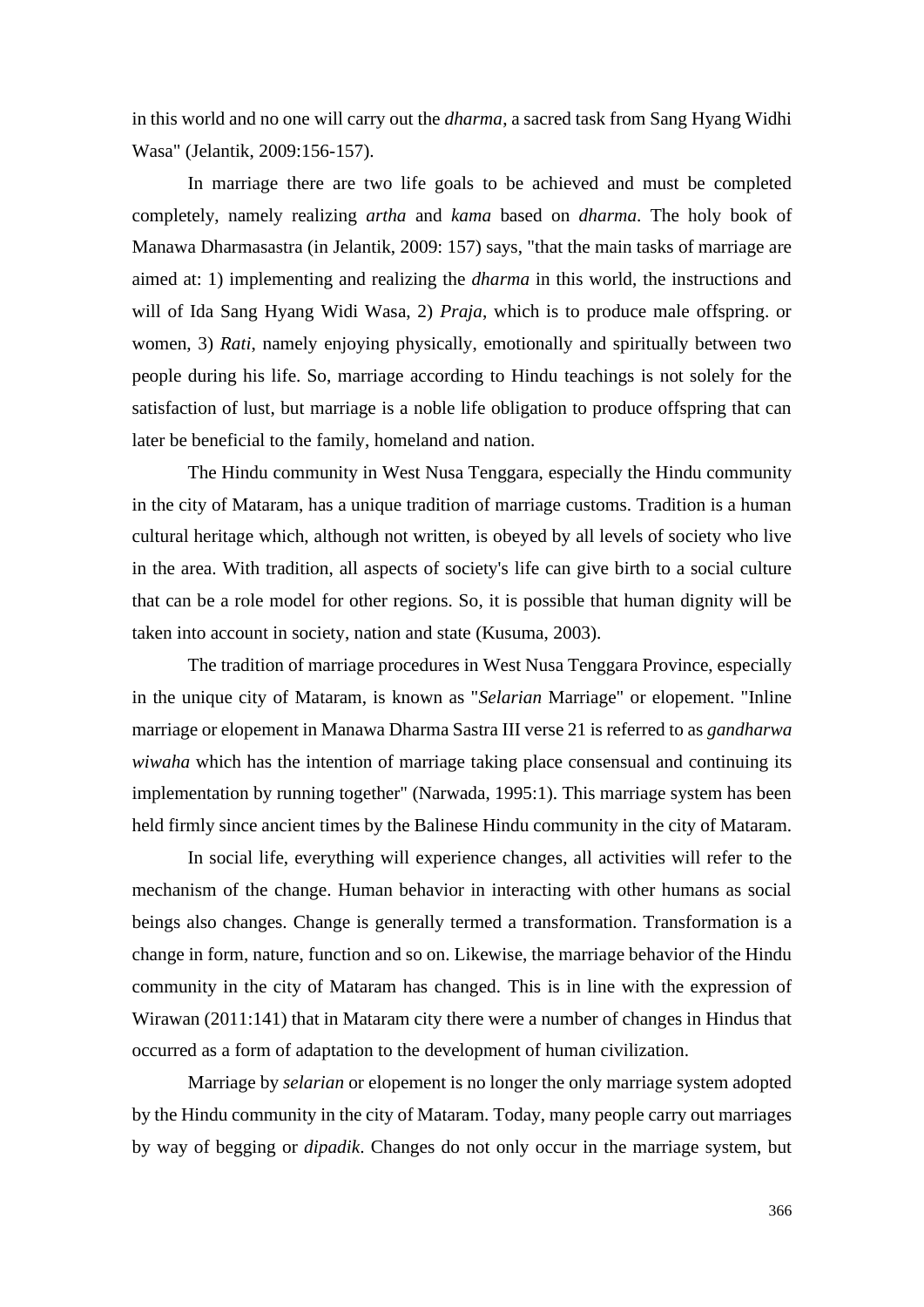there is also a shift in the *selarian* marriage process from the time the prospective bride is rushed to the ceremony of *mepamit*, both in terms of the procedures for implementation to the length of time used in the marriage process.

Today, the Balinese Hindu community in the city of Mataram recognizes two marriage systems, namely the elopement or *selarian* system and the *mepadik* system or marriage by proposing. Both of these marriage systems began to be taken into consideration by the community in choosing the marriage system to be used. The inline marriage system is no longer the only marriage system adopted and believed by the Balinese Hindu community in Mataram city, West Nusa Tenggara Province. Some people began to use the *mepadik* system, and some did not agree with the marriage system and still persisted in maintaining the *selarian* system.

Based on this description, this research focuses on two problem formulations. *First*, what is the perception of the Hindu community towards changes in customary marriage behavior in Mataram city? *Second*, what are the implications of changing marital behavior in the Hindu community of Mataram city? The general purpose of this research is to examine the perception of the Hindu community towards changes in the behavior of traditional marriages in Mataram city. The objectives of this study are twofold, namely (1) to describe the perception of Hindus on changes in the behavior of traditional marriages in the city of Mataram; (2) to identify the implications of the Hindu community of Mataram city on changes in customary marriage behavior.

### **Method**

#### **1. Types of Research**

This study uses a descriptive qualitative type. Creswell (in Patilima, 2005:3) defines "a qualitative approach as an inquiry process to understand social problems or human problems, based on creating a holistic picture formed by words, reporting detailed views of informants, and arranged in a scientific setting". Meanwhile, according to Taylor and Bogdam (in Suyanto & Sutinah, 2006:166) argues that the notion of qualitative research can be interpreted as research that produces descriptive data about spoken and written words, and observable behavior from the people being studied ".

Descriptive Research is "a method that is carried out in researching an object or a condition in a group of events in the future with the aim of making descriptive,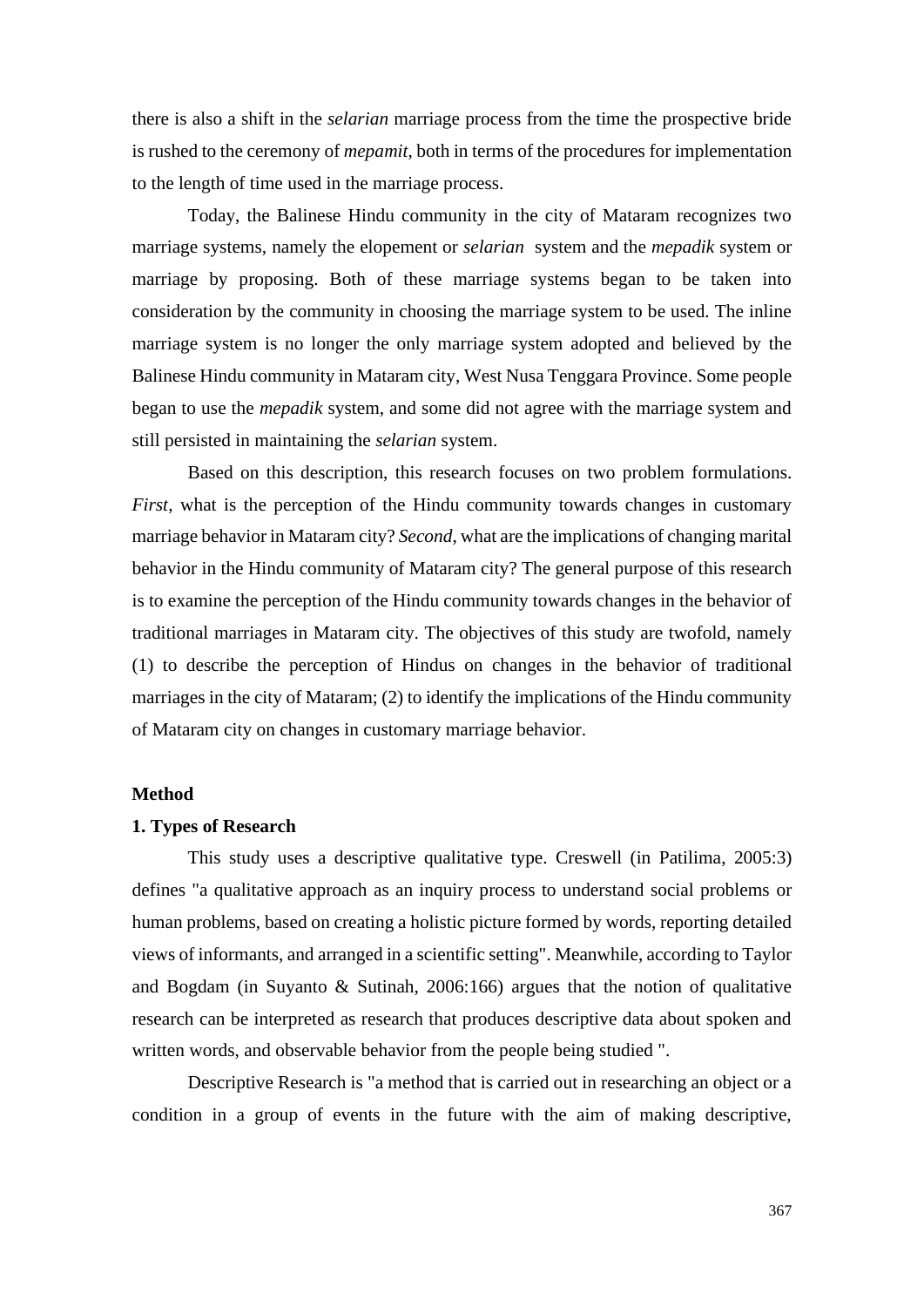descriptive, factual and accurate systematic pictures of facts, the nature of a relationship between the phenomena being investigated" (Nasir, 2003:55).

## **2. Data Types and Sources**

The type of data used is qualitative data. Qualitative data is data expressed in the form of sentences, statements or descriptions sourced from informants such as: policy holders, lecturers, employees in the research area (Suprayogo and Tobroni, 2001:162).

Sources of data used in this study are primary data and secondary data. Primary data is "data that is obtained from the first source, either individually or individually, such as the results of interviews or the results of filling out questionnaires that are usually carried out by researchers" (Umar, 2004:42). Primary data were obtained from selected informants such as: religious leaders, community leaders, pinandita and other informants who were considered to know about the research area, about their perceptions of changes in customary marriage behavior that occurred in the Hindu community in Mataram city, as well as their perceptions of the relationship as a result. the change in marriage when viewed in terms of time and cost. This data is raw data that still needs to be processed. While secondary data is data that is informative, obtained from relevant documents and has something to do with the research carried out.

## **3. Data Collection Technique**

To obtain the data, information and information needed in this study, several data collection techniques were used, namely observation, interviews, and literature and documentation studies. *First*, observation, conducting observations and research directly to the research site to complement and support primary data. In this study, observations were made about the behavior of traditional marriages in the Hindu community in the city of Mataram.

*Second*, the interview technique is a way to get deeper data through interviews conducted by researchers to all informants. The interview used is an in-depth interview, where in-depth interviews are conversations between researchers and informants, with certain goals. The objectives to be achieved in in-depth interviews are to obtain constructions that occur about people, events, organizational activities, feelings, motivations, and knowledge of a person (Arifin, 1994: 65). According to Nasution (1998) that interview techniques like this are mainly carried out on the opinions, perceptions,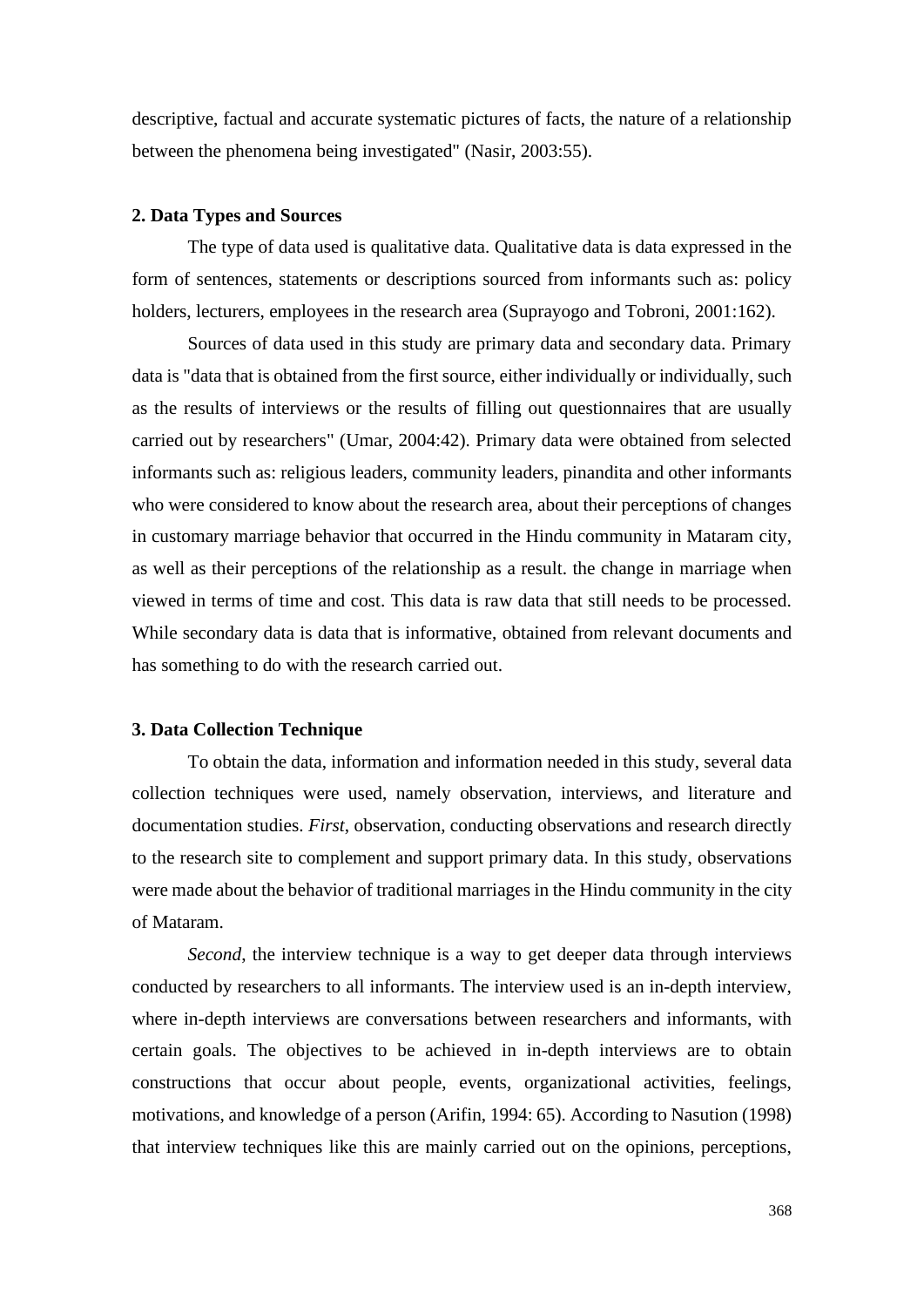feelings, knowledge, and experiences as well as sensing one's informants. This interview was conducted on religious leaders, traditional leaders, *pinandita*, *banjar* leaders and other informants who were considered to know about the research area located in Mataram city.

*Third*, the study of literature and documentation is carried out by studying and recording reading materials, papers, journals, documents and reports, as well as other materials related to research variables. The data obtained using this technique is data relating to the general description of the research location, namely an overview of the city of Mataram seen from geographical conditions, government and administration, ethnicity and population, which was obtained from the Public Relations of the Mataram Mayor's Office and the number of residents obtained data from Mataram City Central Bureau of Statistics and Mataram City Ministry of Religion Affair Office.

## **4. Data Analysis Techniques**

The data analysis technique used in this research is descriptive qualitative analysis. The procedure used in the analysis includes the stages of classification, interpretation, and drawing conclusions. Research is conducted with one main objective, namely to answer research questions to reveal certain social or natural phenomena. To achieve this main goal, researchers formulate hypotheses, collect data, make analysis and interpretation (Singarimbun, 1995). In scientific research all the symptoms that will be revealed in depth truth and the results are commonly called data. The data collected must be valid data. The validity of the data can be improved by data collection techniques and the quality of data collection is quite valid. The data collection techniques used in this study were in the form of direct observation, interviews, documentation and literature. The data obtained is still raw data. The raw data that has been collected by the researcher will be of no use if it is not analyzed.

The raw data that has been collected needs to be sorted into groups, categorised, analyzed in such a way that the data has meaning to answer the research problem. Manipulating raw data means changing the raw data from its initial form into a form that can easily show the relationships between phenomena. several levels of activities need to be carried out, including checking the raw data once again, making it in the form of a useful table (Nazir, 1999).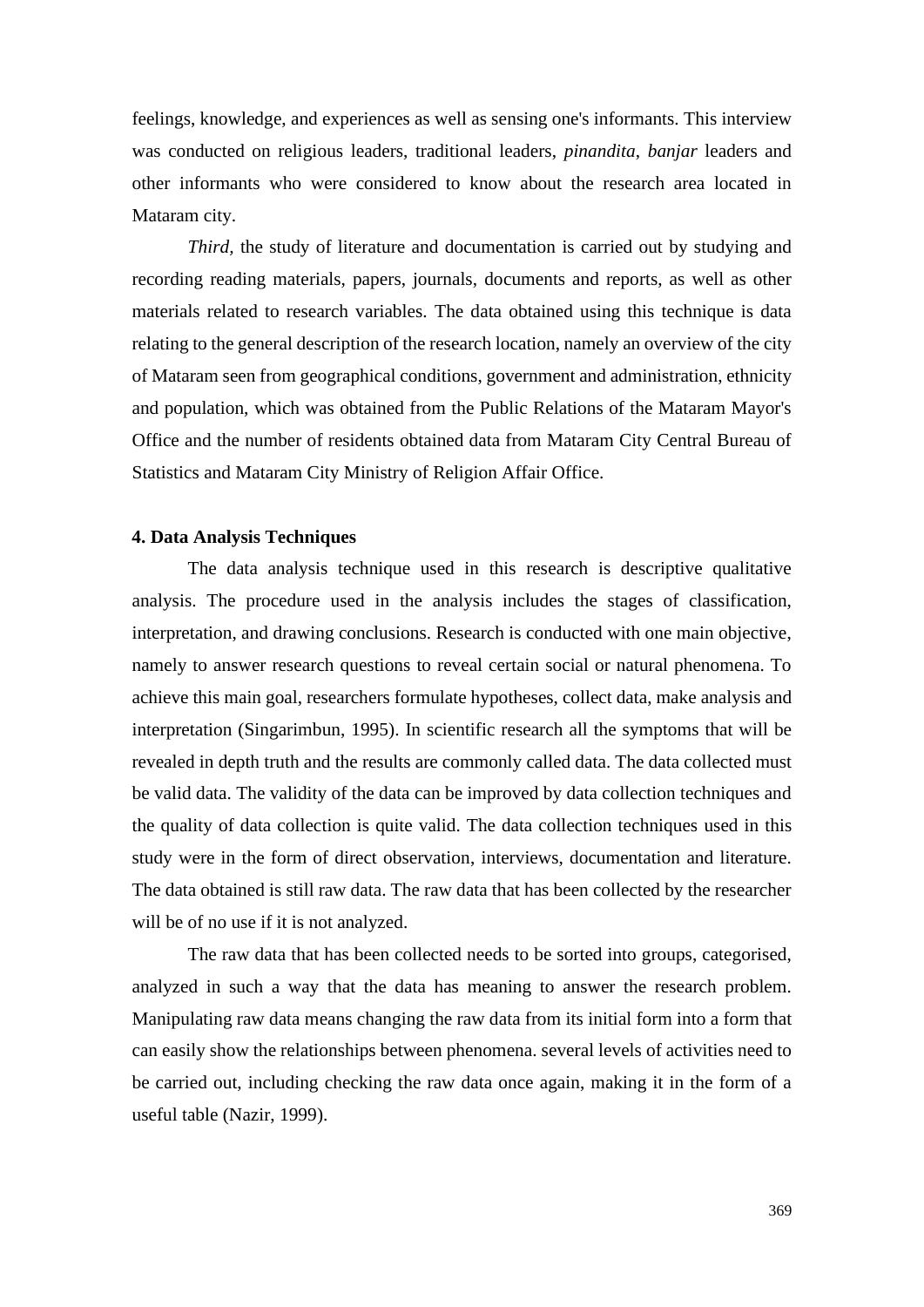#### **Results and Discussion**

# **1. Hindu Community Perceptions of Changes in Customary Marriage Behavior**

Changes in customary marriages that have occurred in the city of Mataram have led to polarization of opinion, namely two different opinions. The first group are those who agree with the change in marital behavior and the second group are those who do not agree with the change in marital behavior. In this regard, so far, the opinion of the informants included in the agree category is the statement of Mangku Susila (an informant) stated that the *mepadik* method was very good because the women felt valued and respected by the men. Ida Bagus Juni Heriawan (an informant) stated that women felt respected. This opinion is also supported by Ni Putu Sudewi Budhawati (an informant) who stated that apart from being respected, if in the future unpleasant things happen, they can be resolved in an honorable way. This opinion was also corroborated by Desak Ayu Laksmini Dewi (an informant). Ni Made Devi (an informant) stated that marriage with *mepadik* would give the impression of being more polite. The same thing was also conveyed by I Gusti Ayu Aditi (an informant) who also expressed his opinion about *mepadik* on the grounds that women would be more respected than using the inline marriage system.

The opinion that states that *mepadik* marriage is a marriage system that they agree with on the grounds that it is more honorable than using the *selarian* marriage system is Sayu Kade Jelantik (an informant) who stated that *mepadik* marriage, apart from being more polite, women also feel more respected. The opinion groups that agree from several informants on the changes in marriage that occur today in the community in the city of Mataram as described above are based on the group for reasons of decency and honor. The reason for politeness is because this method uses good ethics with the man introducing himself first to the woman's family. The ethic shown is to express a desire first or show an attitude of apologizing to the woman's family. This method is considered by the informant as a polite attitude. If you don't excuse yourself before taking your prospective bride, you are considered unethical and you are polite. This action will lead to a lack of respect for the prospective bride's family. This is the reason the informant above agrees with the *mepadik* marriage system, so he agrees with the change in customary marriage from *selarian* to *mepadik* marriage. The opinion in the category agrees for the second group of reasons as conveyed by Mangku Susila (an informant) who also agrees that there is a change in marriage behavior in line with *mepadik* today on the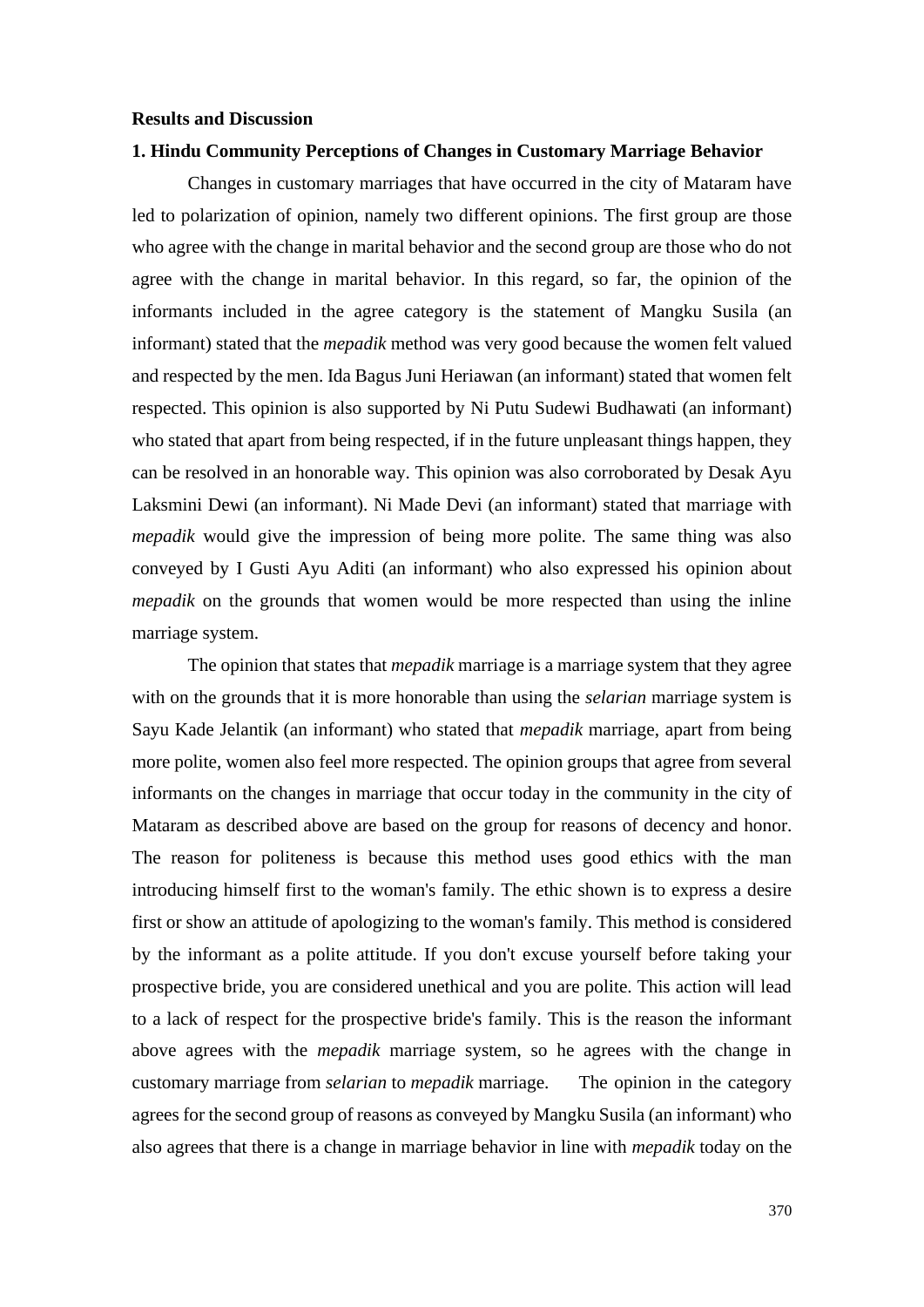grounds that the *mepadik* system will create a good relationship from the beginning to the end of the marriage process. This opinion was also confirmed by Ida Made Prayatna (an informant) who stated that with *mepadik*, the relationship between the two parties is harmonious because they already know each other. Meanwhile, there is no agreement between the two parties which will cause the relationship between the two families to be not harmonious. This opinion was also confirmed by Ida Bagus Heri Juniawan (an informant) who gave the reason that this system would further strengthen brotherhood with the families of both parties. The reason for creating a good relationship with the *mepadik* system was also expressed by Gusti Ayu Aditi (an informant) who revealed that by creating better relations with both families from the start.

In line with the above phenomenon, Ida Nyoman Ariana (an informant) said that the *mepadik* marriage system is better than the *selarian* marriage system because the *mepadik* system can build better relationships with both families early and all families are happy from the start of the marriage process. Ni Made Devi (an informant) also stated that with *mepadik*, it can further strengthen the relationship between the two families of the prospective bride and groom. This opinion was also confirmed by I Nyoman Bagiartha (an informant) who stated that *mepadik* can maintain good relations.

From the statements of several informants related to their perception of the changes in the marriage system that occur today in the Hindu community in the city of Mataram, they agree with the change. Their reasons for this change are grouped into the second group of reasons, namely that *mepadik* can create a better and closer relationship between the two families of the prospective bride and groom. This better relationship will create a harmonious relationship from the beginning of the marriage process to the end. There is no tension between the two families of the prospective bride and groom as would be created if using the inline marriage system. Both families are happy in welcoming the marriage that is carried out. The reason is in accordance with the marriage procedure called *Mapekardi*, this procedure is carried out on the basis of the agreement of both families with a full sense of kinship.

The opinion of informants on marriages that occur today in Hindu communities in the city of Mataram is next included in the third group as conveyed by Ida Bagus Sumiana, who stated that by using the *mepadik* method, the two families of the prospective bride and groom already know the social status of each prospective bride's family. Families also know beforehand about the *bobot*, *bebet* and *bibit* of each. Ida Bagus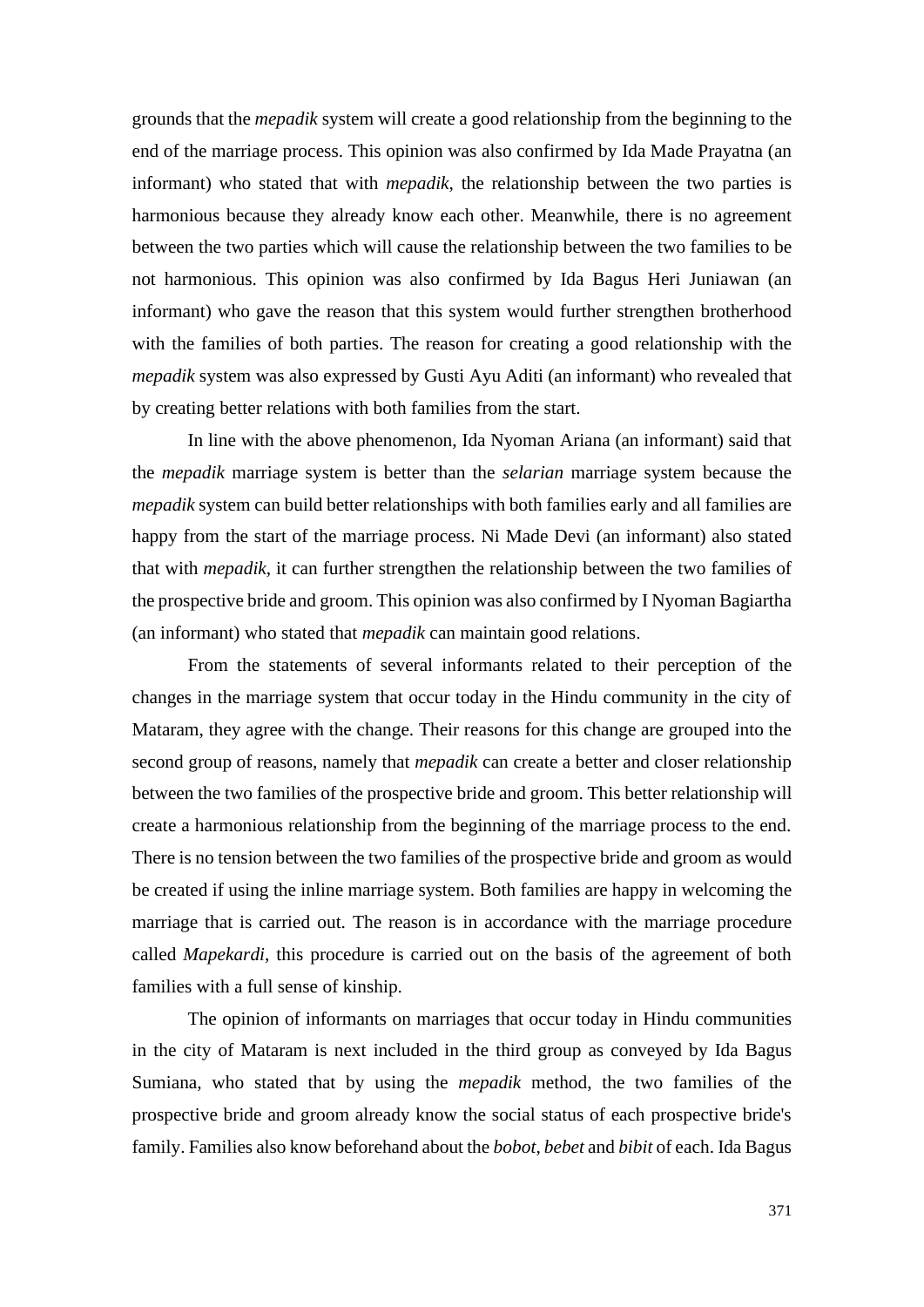Sumiana also stated that he agreed to *mepadik* marriage, if it was carried out by a family who came from the same *wangsa* (line of descendant).

Judging from the reasons for social status and from the family clan of the bride and groom, the same opinion was also expressed by Ida Wayan Djelantik (an informant) who stated that if the families of both parties are from the same dynasty, it is better to use the *mepadik* system of marriage. Although not from the same family, the *bobot, bebet,*  and *bibit* of the bride and groom were known earlier. But if you come from a family that is not of the same *wangsa*, the female clan is higher than the male, then you should use the *selarian* system. Based on the same opinion about the *wangsa* as the reason for agreeing with the *mepadik* marriage system, it was also stated by the informant Desak Ayu Laksmini Dewi (an informant) who had carried out a marriage with the *mepadik* system with a husband who came from the same *wangsa*. This reason was also approved by Ida Nyoman Ariana who stated that she agreed with the *mepadik* system if the two prospective brides were from the same *wangsa*.

Based on the informant's statement above, the informant agreed with the *mepadik* system of marriage by including their reasons in the third group, namely regarding the social status of the two families, such as *bobot, bebet* and *bibit* which they feel are good. In addition, social status is seen from the two families of the prospective bride and groom. If you come from the same *wangsa*, then you should use the *mepadik* marriage system, but if you come from a different dynasty, especially if the women are from a higher dynasty, then you should use the *selarian* system. The *wangsa* system in the Hindu community in the city of Mataram is still very strongly attached to the social life of the Hindu community until now.

The next opinion regarding changes in customary marriage behavior that occurs in Hindu society in Mataram city today, included in the fourth group, was put forward by Ida Made Prayatna (an informant) who expressed his opinion that the change from *selarian* to *mepadik* was on the grounds that an agreement had been reached between the two parties in family. So that, both families already know the relationship of the two prospective brides and agree to their relationship to the point of marriage. This opinion is also the same as the opinion expressed by Desak Ayu Laksmini Dewi (an informant) who stated that in implementing the *mepadik* marriage system based on the two, they already had the same feeling, namely mutual liking and had a commitment that they would implement the marriage system with *mepadik*. This opinion was also expressed by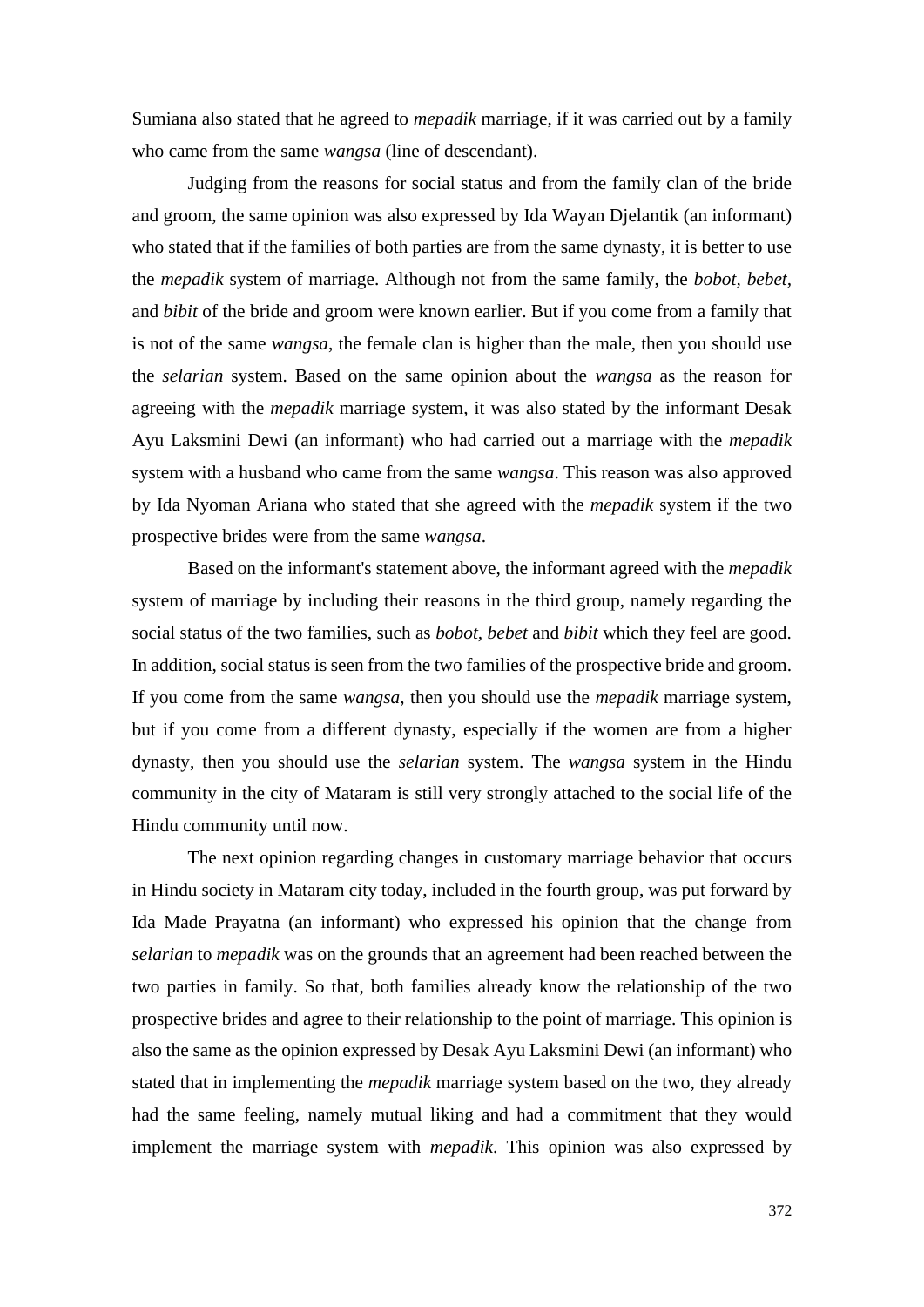Nengah Rahta (an informant) that the *mepadik* marriage system is now widely practiced because both parties mutually agree to carry out the marriage.

The opinion above states that *mepadik* marriage is carried out on the grounds that both parties already know each other's relationship and both parties are consensual and both families also support the relationship of the bride and groom to the marriage stage. This reason causes the *mepadik* system to be used by the Hindu community in the city of Mataram today. This reason is in accordance with the level of marriage that has been stated in the holy book of Manawa Dharmasastra, namely a form of marriage called *arsha wiwaha*. The *arsha wiwaha* is a form of marriage based on consensual feelings between the two prospective brides.

The grouping of informants' answers in the fourth group was stated in the answer of the informant Ni Made Devi Noviyanti (an informant) who stated that the *mepadik* system takes a long time, but with the *mepadik* system, it saves more time. A similar opinion was also conveyed by I Gde Warga (an informant) who stated that with the *mepadik* system the process was not too long and not complicated. The simple and uncomplicated process of *mepadik* marriage was also emphasized by Ni Luh Windari (an informant) who stated that the *mepadik* marriage process was simpler than *selarian* or elopement. This was also supported by Wayan Arthabawa (an informant) who stated that *mepadik* doesn't take long, doesn't need to take days.

Starting from the opinion of the informants above, the opinion about changes in customary marriage behavior in the people of Mataram city today, they agree with the reasons that fall into the fourth group category, namely the reason that the *mepadik* process does not take long with a simple and uncomplicated process.

The second group, namely those who do not agree with the behavior of *mepadik* marriage, express a number of arguments which are basically used to strengthen their disagreement. These opinions, as expressed by Ida Made Singarsa (an informant) who expressed his disagreement with the *mepadik* marriage system. The opinion of Ida Made Singarse (an informant) on *selarian* is used because this system has become a tradition of the people of Mataram city and its surroundings for generations. So, this tradition needs to be maintained. This statement was also approved by I Wayan Sudiana (an informant) who emphasized his disapproval of *mepadik* marriage, because it is not in accordance with the customs that have been believed by the Hindu community in Mataram city for generations. This informant wants the cultural customs that have been received from their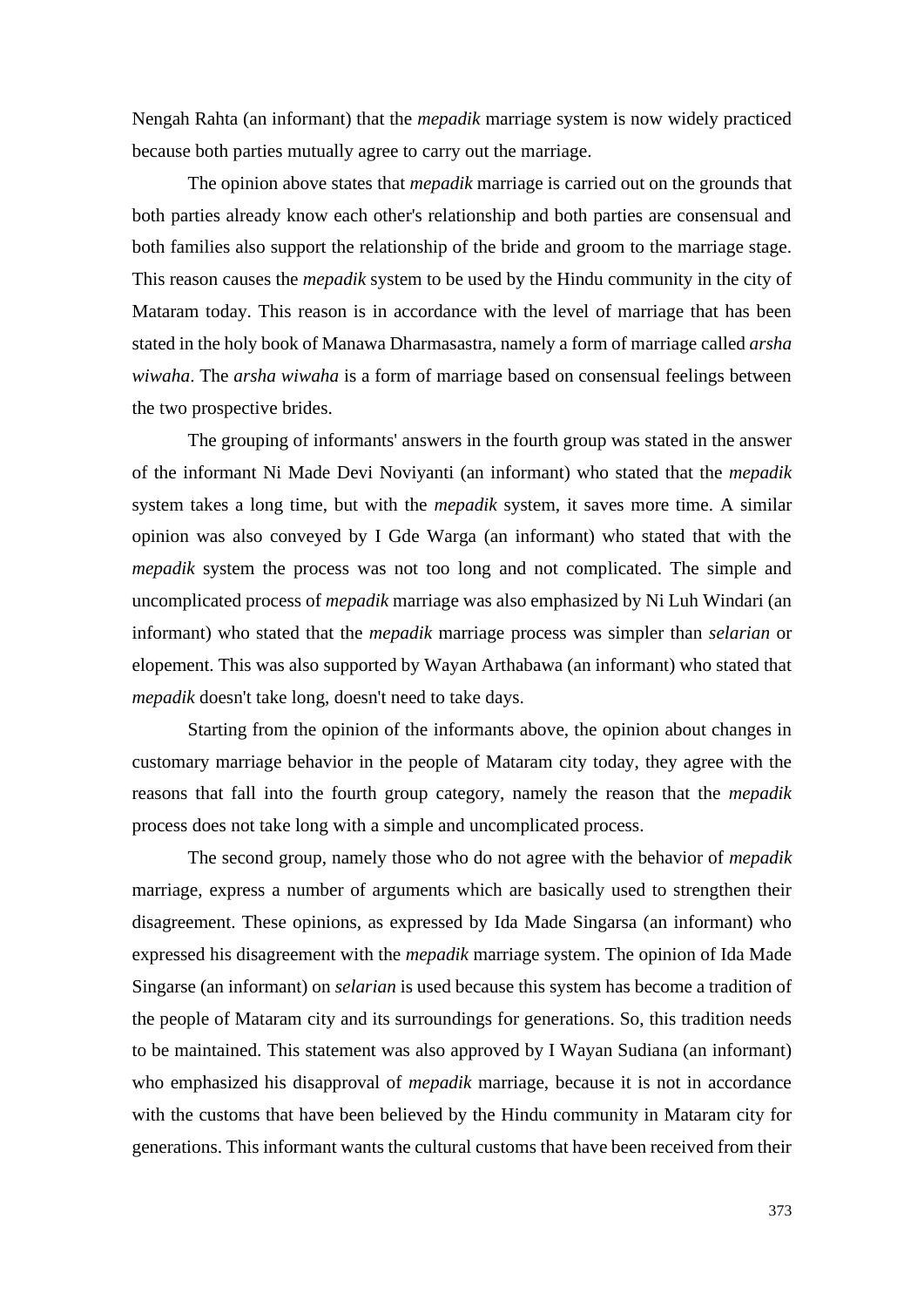ancestors from generation to generation to be preserved. This running system is still firmly adhered to by this informant and all residents in the neighborhood where he lives.

Another opinion that is in line with the opinion of the informant above was also conveyed by Made Putra (an informant) on the grounds that elopement has been a tradition for a long time. This was also confirmed by Ni Made Dewi Desi Antari Putri (an informant) who stated that the traditional marriage customs of Lombok were *selarian*.

Based on the statements submitted by the informants as outlined above, the opinion about the behavioral changes that are happening today in the Hindu community in the city of Mataram, can be categorized in the element of disagree. The reasons for not agreeing with the change in the behavior of traditional marriages in the Hindu community in the city of Mataram today, from *selarian* to *mepadik* marriages, are grouped on the reasons for maintaining the existing cultural traditions that have been applied for generations.

The second group regarding the reasons for not agreeing with the *mepadik* marriage was conveyed by the informants as described below. Ida Made Singarsa (an informant) who stated that the *mepadik* system was considered insulting to women because they would ask someone else's girl. This strengthens the reason why this informant does not agree with marriage with the *mepadik* system. Ni Made Desi Antari Putri (an informant) stated that by asking for a *mepadik* marriage process, the man was considered insulting the woman because asking someone else's daughter after she grew up was considered disrespectful.

Informants' statements as above, are included in the second group of reasons, namely with the existence of *mepadik* marriages, they do not agree with the assumption that the implementation will take place by putting aside ethics so that women are offended by men who apply or ask for children. This offense results in feelings of humiliation. This is the reason why the informants do not agree with the change in the behavior of traditional marriages in the Hindu community in the city of Mataram recently from *selarian* marriages to *mepadik* marriages.

The next reason for the disapproval of informants with *mepadik* marriage is because of *wangsa* differences. This was revealed in a statement by Ida Bagus Sumiana (an informant) who stated that if the caste of the women was higher than that of the men, the *selarian* system should be used. This statement was also emphasized by Ida Wayan Djelantik (an informant) with the statement that if the bride and groom come from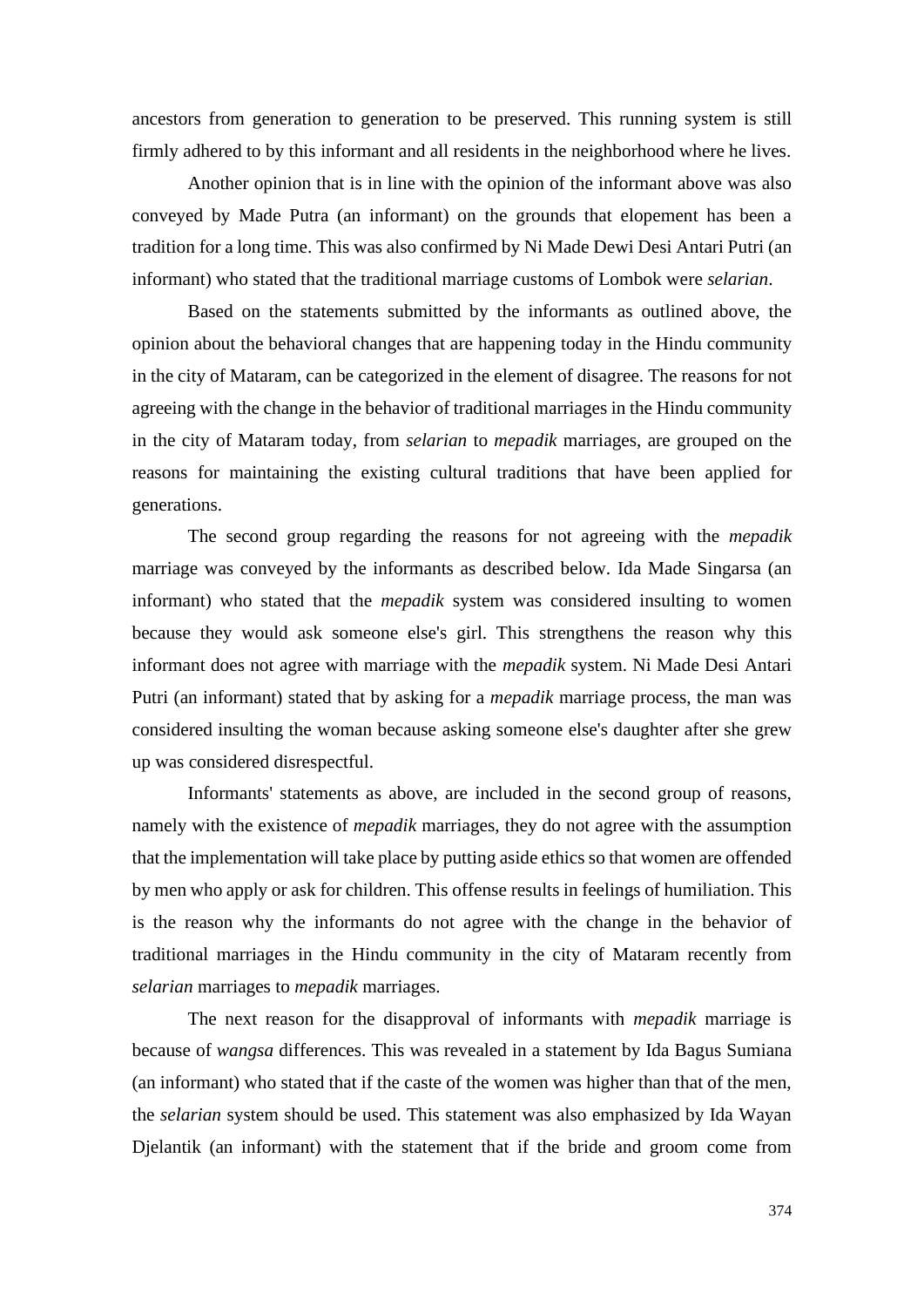different *wangsa*, in this case the *wangsa* of the prospective bride is higher, then the *selarian* system must be used. The same thing was also expressed by Ida Nyoman Ariana and I Nyoman Dedi Saputra (both of whom were informants).

The reasons mentioned above can be grouped into a third group with a statement that they do not agree with the existence of a *mepadik* system marriage based on the caste of the two parties who are not the same. Not the same here is meant if the caste of the male side is lower than the female side.

Based on the statements of the informants above, it can be categorized into two categories, namely agreeing with changes in customary marriage behavior in the Hindu community in Mataram city and the second category is not agreeing with changes in marital behavior. The reasons for agreeing can be grouped into five groups, namely polite and more respectable, fostering a more harmonious relationship between the two parties, social status and *wangsa*, consensual and simpler processes. Meanwhile, the disagree category is grouped into three groups, namely cultural traditions and customs, ethics and courtesy, and *wangsa*.

#### **2. Implications of Changes in Customary Marriage Behavior in Hindu Society**

The *mepadik* and *selarian* systems marriages in Mataram city in terms of time, energy and cost are described in part. Starting in terms of time, Mangku Made Susila (an informant) stated that in terms of time, *mepadik* marriages can be shortened depending on the agreement of both parties so that it can be time efficient. The same opinion was also given by I Wayan Wibawa (an informant) who stated that in terms of time it was lighter than the *selarian* system. This is because in the marriage process, everything is shared by both parties. Ida Bagus Sumiana (an informant) stated that in terms of time, *mepadik* marriages require a shorter and simpler time when compared to *selarian* marriages.

A similar opinion was also conveyed by Ida Made Singarsa (an informant) who stated that the process of *selarian* marriage takes longer than the *mepadik* process. Ida Made Prayatna (an informant) who said that *mepadik* marriage takes a shorter time and does not take too long, because the process is simpler. In the roaming process, it takes longer with a more complicated process. The same thing was conveyed by Ida Bagus Heri Juniawan and Ni Putu Sudewi Budhawati (both of whom were informants) stating the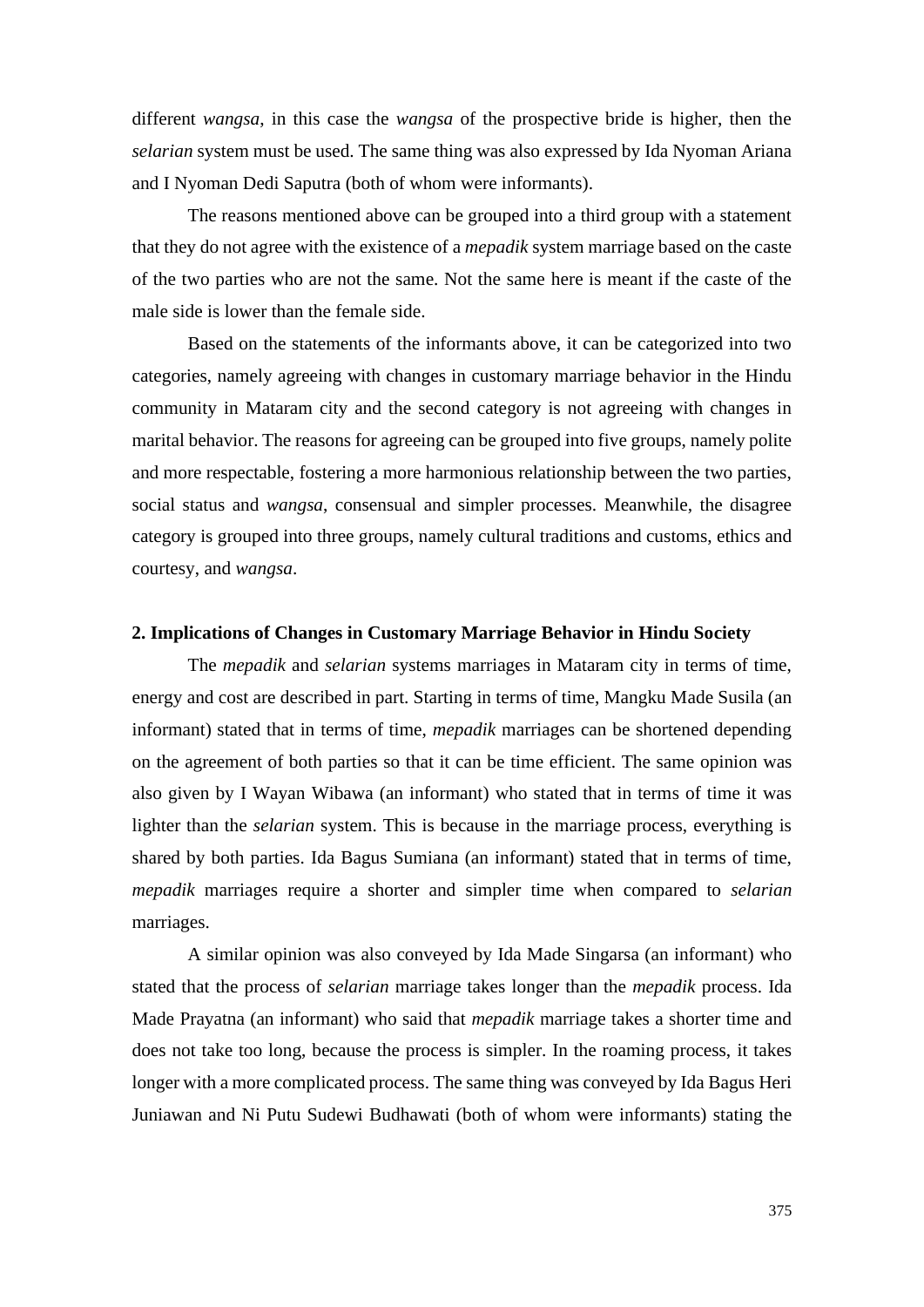same thing, namely with the *mepadik* marriage system the implementation time is shorter when compared to the *selarian* system.

The same opinion was conveyed by Gusti Ayu Aditi (an informant) who stated that the *mepadik* method is simpler and less complicated so that it takes less time. Ida Wayan Djelantik (an informant) stated that with *mepadik* marriage, the process required is less than the *selarian* method which can take months. This opinion was also reaffirmed by Desak Ayu Laksmini Dewi (an informant) who stated that less time was used because the process was not difficult. The same opinion was also conveyed by I Wayan Sudiana. Ida Nyoman Ariana (an informant) stated that elopement takes a long time, up to months, but *mepadik* marriages do not take a long time, in short, within one month, the marriage process has been completed.

In line with the above, Nengah Rahta (an informant) expressed his opinion that the *selarian* marriage process does take a long time and can sometimes nearly other activities, while the *mepadik* system in its implementation is faster than *selarian*. The same opinion was conveyed by I Nyoman Dedi Saputra, Made Putra, Ketut Sodiartha, Ni Made Devi (all four of whom were informants) who stated that the time was shorter without being complicated and could be completed in one day. Time saving by using the *mepadik* system was also conveyed by a number of informants, such as Sayu Kadek Jelantik, Ni Made Devi Novitayanti, I Gde Warga, Ni Luh Windari, I Wayan Widhiartha, and Wayan Arhabawa.

From the opinion of the informants above, all of them stated that marriage with the *mepadik* system, when viewed from the point of view of the time used during the marriage process, did not require a long time. There were those who expressed their opinion that the process would take a maximum of one month to complete. Some even argue that the *mepadik* system only takes one day. Besides the time required is not long, the process carried out is also simple and not complicated.

Meanwhile, the informants also argued that the *selarian* system takes longer in the marriage process than the *mepadik* system. It can even take months. From the opinion of the informants above, it can be concluded that the *mepadik* marriage system which is carried out in the Hindu community in Mataram city today, in terms of time, is less than the *selarian* system, where the *selarian* system is a system that has been used since ancient times. from generation to generation to the present day.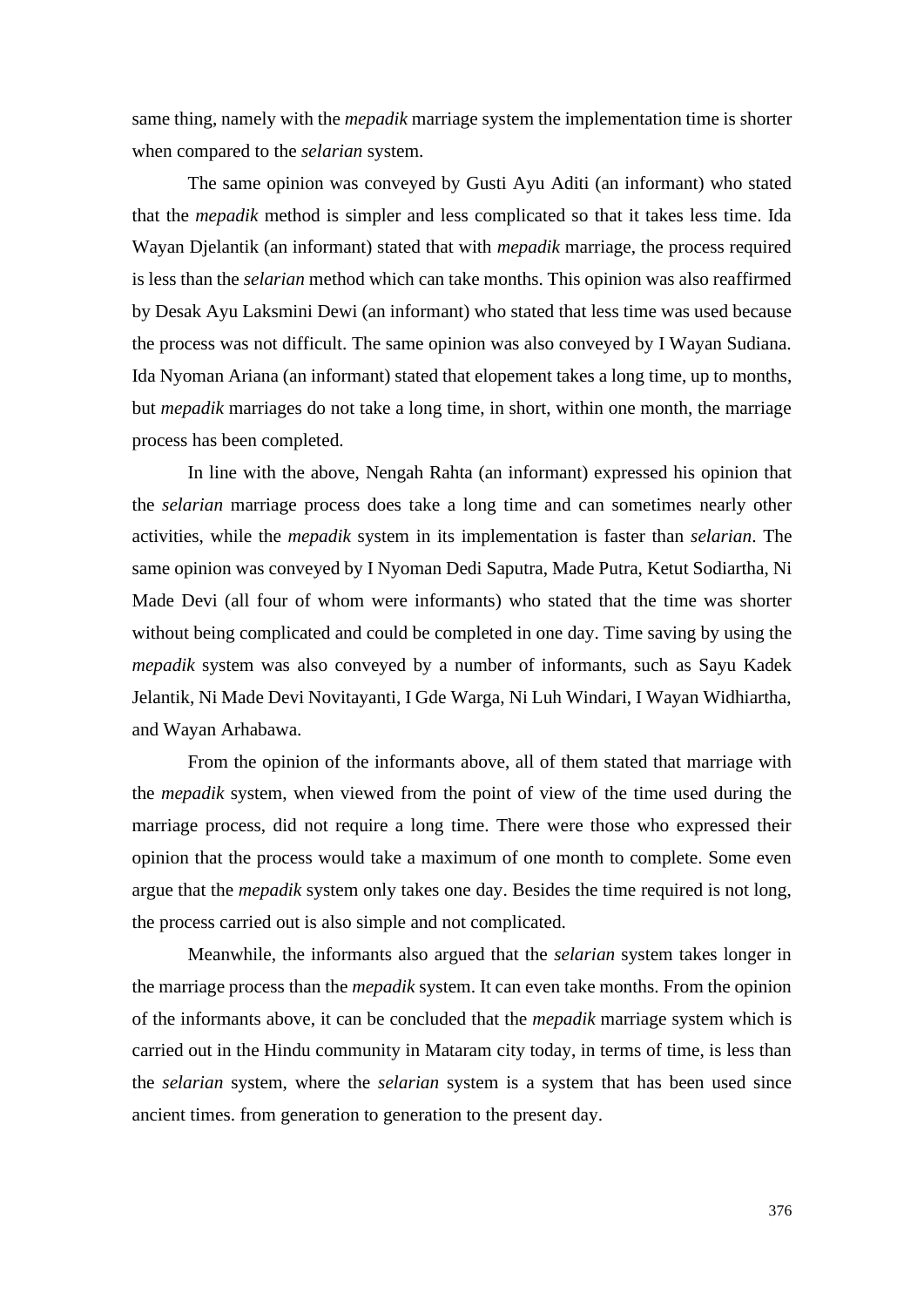If viewed from the aspect of energy, the statement obtained from the informant is as follows. Mangku Made Susila (an informant) stated that the energy used when the *mepadik* process was carried out was not much, so it was more energy efficient when compared to the *selarian* system. The same opinion was also conveyed by a number of informants, such as I Wayan Wibawa, Ida Bagus Sumiana, Ida Made Singarsa, Ida Made Prayatna who stated that less energy was used when compared to the *selarian* process of marriage.

The same opinion was conveyed by Ida Bagus Heri Juniawan (an informant) who stated that marriage with the *mepadik* system uses less energy than *selarian*. This statement was also conveyed by several informants, such as Ni Putu Sudewi Budhawati, Gusti Ayu Aditi, Ida Wayn Djelantik, Desak Ayu Laksmini Dewi, and I Wayan Sudiana. Ida Nyoman Ariana (an informant) stated that elopement requires a lot of energy, while the *mepadik* marriage system requires less energy because both parties help each other in completing the marriage process. This opinion was also confirmed by I Nyoman Dedi Saputra (an informant) who stated that the *mepadik* process did not use much energy. A similar opinion was also conveyed by several informants, such as Ketut Sodiartha, Sayu Kadek Jelantik. Wayan Arthabawa expressed the opinion that the *selarian* system is energy-consuming because it is needed for long trips. Meanwhile, a different reason from the opinion of the previous informant was presented by Nengah Rahta (an informant) said that *mepadik* marriages require more energy than marriages with the *selarian* system.

Based on the informant's statement about the energy needed in the marriage process using the *selarian* or *mepadik* system, it can be concluded that marriages using the *mepadik* system will use less energy when compared to the *selarian* system. This is because the time used by the *mepadik* system is less, so it has implications for the energy used. The less time it takes, the less energy it uses. Marriage with a contrarian system takes a long time, so the energy expended will be even more. So, the energy used in the *selarian* system is more than the mepadic system. There is energy efficiency in the medical system.

If viewed in terms of the costs incurred in the marriage process carried out in the Hindu community in the city of Mataram today, it can be seen from the opinion of the informant as follows. Mangku Made Susila (an informant) stated that the *mepadik* system requires less money from the male side, because the financing can be jointly handled by both parties. The same statement was also conveyed by I Wayan Wibawa (an informant)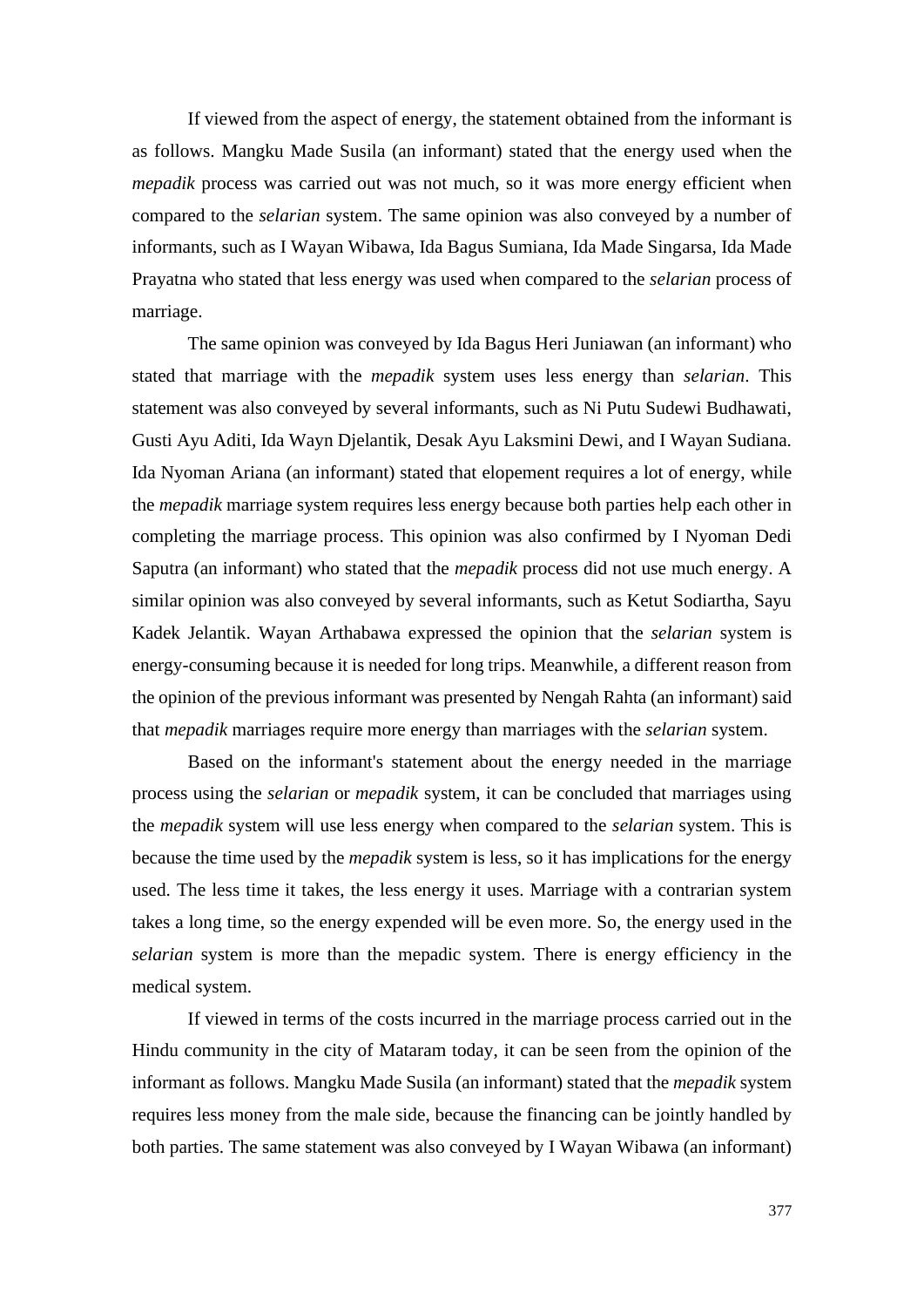who stated that from the male side, the expenditure during the *mepadik* marriage process was less than in the *selarian* system because it was jointly handled by both parties. A similar opinion was also conveyed by Ida Bagus Heri Juniawan (an informant) who stated that in terms of financing, the *mepadik* system would be cheaper, because it was jointly borne by both the families of the bride and groom. This opinion was also conveyed by Ni Putu Sudewi Budhawati (an informant) who stated that *mepadik* marriages were cheaper than sideline marriages. This is because the financing in the marriage process can be handled jointly from both sides of the prospective bride's family. The same statement was also conveyed by Gusti Ayu Aditi (an informant) who stated that the financing of the *mepadik* system was more economical. The same statement was conveyed by Desak Ayu Laksmini Dewi (an informant) who stated that, regarding the financing of the mepadik system, there was cost savings from the men because the financing of the wedding ceremony could be jointly handled by both parties. Ida Made Prayatna (an informant) stated that the financing for the *mepadik* system is less than the men, because the costs are shared between the two parties. Meanwhile, most of the costs for the *selarian* system are borne by the men, because all costs are borne by the men.

Another opinion was given by the informant regarding the costs incurred in the marriage process, either using the *selarian* system or using the *mepadik* system. Ida Bagus Sumiana (an informant) expressed her opinion about the same costs incurred in the process of *selarian* as well as *mepadik*. The same opinion was also conveyed by Ida Made Singarsa (an informant) who stated that the costs incurred were the same for the two marriage systems. Informants I Wayan Sudiana and Ida Nyoman Ariana (informants) also stated that the costs incurred were the same between the two marriage systems mentioned above. The last same statement was made by Made Putra.

Ida Wayan Djelantik (an informant) gave a different opinion from the opinion of the previous informant, who stated that in the *mepadik* system, men spend more money. This is because all costs incurred by both parties in the marriage process are borne by the men. Meanwhile, the financing issued by women is the same whether using the *selarian* system or the *mepadik* system. Based on the informant's statement on the perception of the costs incurred in the marriage process held in the Hindu community in Mataram city, both with the *selarian*an and *mepadik* systems, they can be grouped into three groups. The first group stated that the cost efficiency incurred by the community by using the *mepadik* system. If using the *selarian* system, the costs to be incurred will be greater than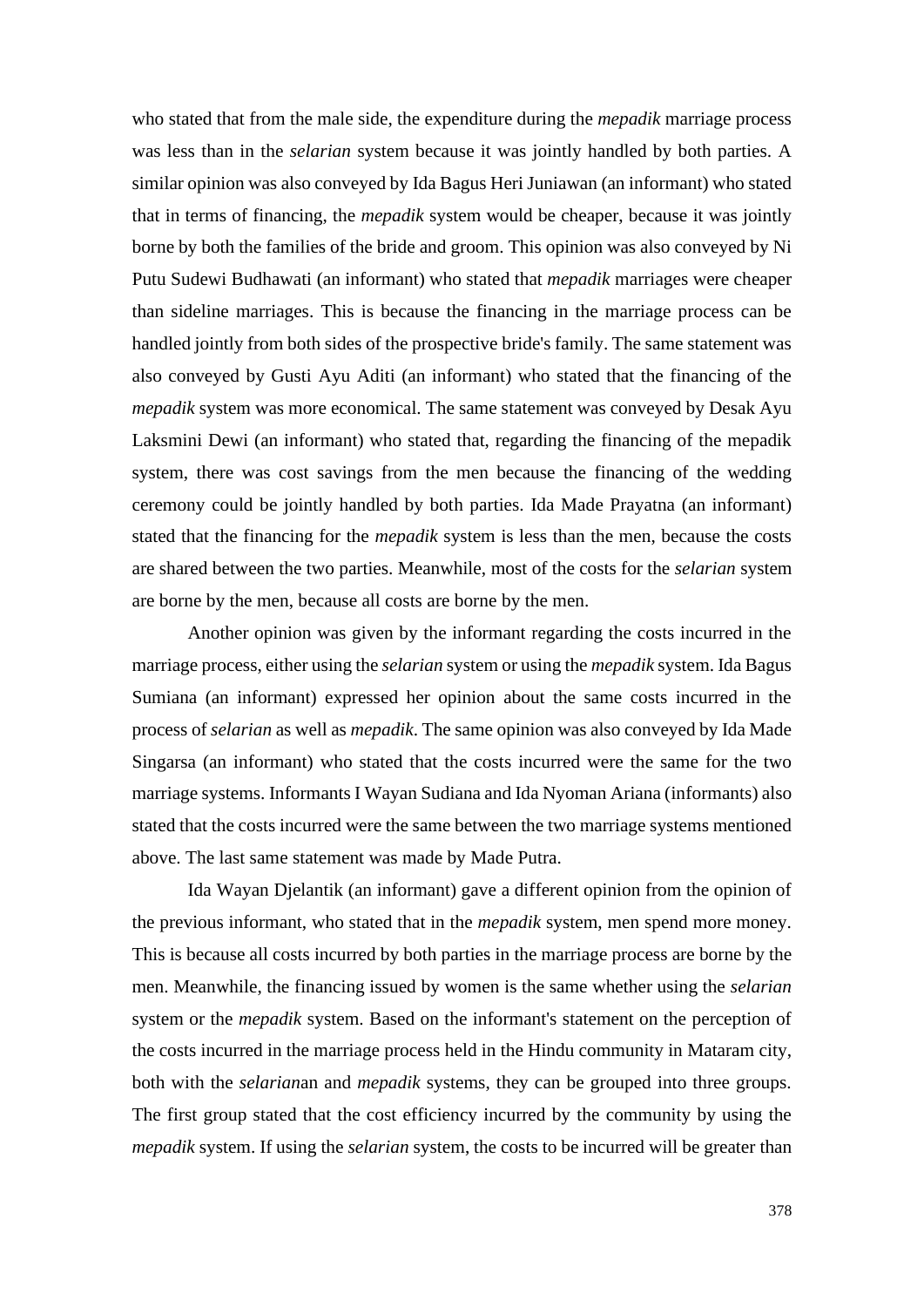the *mepadik* system. Then the second group stated that the expenditure was the same between the *mepadik* marriage system and the *selarian* marriage system. The third group presented by one informant stated that the *mepadik* system marriage costs more when compared to the *selarian* system, when viewed from the male side. But, if viewed from the woman's side, the costs incurred are the same between the two marriage systems.

Based on the discussion presented above, by looking at the number of informants who expressed opinions in each of the groups above, the statements submitted by the informants are in the first group. So, it can be concluded that the perception of the Hindu community in the city of Mataram on the financing spent on the *selarian*an and *mepadik* marriage systems is the cost efficiency of the *mepadik* marriage system.

# **Conclusion**

The Hindu community perceptions of changes in customary marriage behavior in Mataram city can be categorized into two categories, namely agree and disagree. The categories agree with the reasons, namely (1) polite and more respectable; (2) fostering a more harmonious relationship between the two parties; (3) social status and clan; (4) consensual; and (5) the process is simpler. Meanwhile, the category of disagreement is grouped into three groups of reasons, namely (1) cultural traditions and customs;(2) second, ethics and courtesy; and (3) *wangsa*.

The implications of changing the behavior of traditional marriages to the Hindu community of Mataram city involve time, effort, and cost. The behavior of *mepadik* and *Selarian* marriages, when viewed in terms of time, energy and costs, it can be concluded that, the public perception of the *mepadik* marriage system carried out in Hindu communities in Mataram city today is seen in terms of time, then the time used is less when compared with the *selarian* system, where the *selarian* system is a system that has been used since antiquity from generation to generation until now. People's perceptions of changes in marital behavior in Hindu society in Mataram city today when viewed in terms of energy, then the energy needed in the marriage process using the *mepadik* system will use less energy when compared to the *selarian* system. In terms of costs incurred, there is a cost efficiency in the *mepadik* marriage system. So, there is an efficiency of time, energy, and cost on the behavior of customary marriages in the Hindu community in the city of Mataram by using the *mepadik* system of marriage.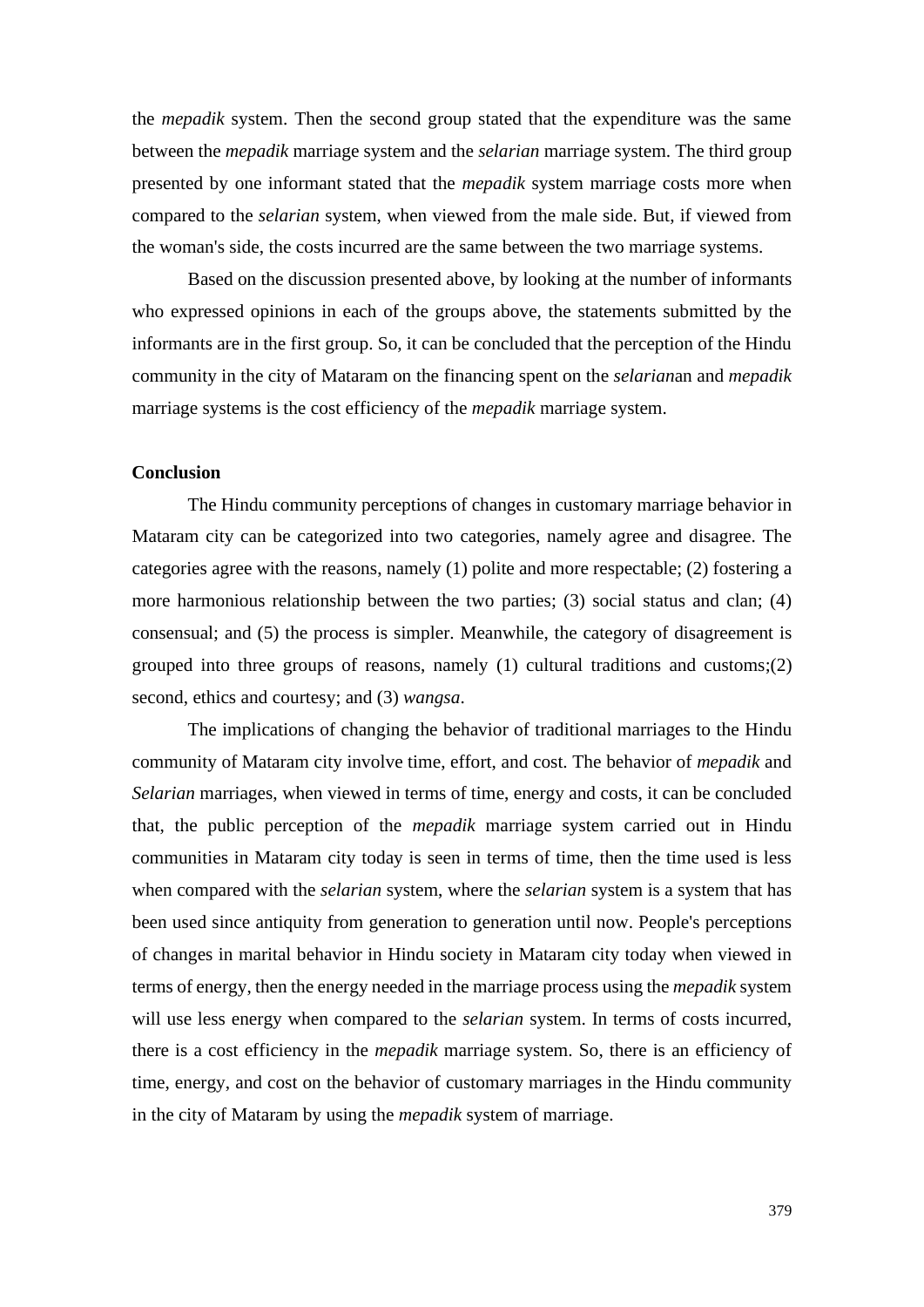## **References**

- Agung, G. (1999). *Metodologi Penelitian Pendidikan*. Singaraja : STKIP Negeri
- Anonim. (2013). *Persepsi*. Id.m.wikipedia.org. diakses tanggal 18 Agustus 2013
- Anonim. (2013). *Masyarakat*. Id.m.wikipedia.org. diakses tanggal 18 Agustus 2013
- Anonim. (2012). *Pengertian dan Definisi Masyarakat Menurut Para Ahli*. [www.carapedia.com.](http://www.carapedia.com/) Diakses tanggal 10 Agustus 2013
- Anonim. (2005). Undang*-Undang Perkawinan, Himpunan Peratutan Perundangundangan*. Bandung : Fokusmedia
- Arikunto, Suharsini. (2002). *Prosedur Penelitian Suatu Pendekatan Praktek*. Jakarta: Rineka Cipta
- Asmin. (1986). *Status Perkawinan Antar Agama*. Jakarta : PT. Dian Rakyat
- Azwar, Saifudin. (2010). *Sikap Manusia Teori dan Pengukurannya*. Yogyakarta : Pustaka Pelajar
- Bangli, Ida Bagus. (2005). *Mutiara Dalam Budaya Hindu Bali, Pedoman Guide*. Surabaya : Paramita
- Dewasastra. (2012). *Konsep dan Pengertian Perilaku*. Dewasastra.worpress.com. diakses tanggal 25 Juli 2013
- Efelina. (2012). *Pengertian Persepsi-Definisi Persepsi*. Blog.ub.ac.id diakses tanggal 18 Agustus 2013
- Goa, Hillon. (2009). *Apakah Transformasi Itu?*. Transformasi-org.blogspot.com. diakses tanggal 8 Agustus 2013
- Gulo, W. (2004). *Metode Penelitian*. Jakarta : PT. Gramedia Widiaswara Perkasa
- Intaran, I Made. (2003). *Kawin Selarian Sebagai Bentuk Perkawinan Umat Hindu Suku Bali di Kelurahan Cakrenegara Timur Kecamatan Cakrenegara Kota Mataram*. Skripsi pada Sekolah Tinggi Agama Hindu Negeri Gde Pudja Mataram
- Jaman, I Gde. (1998). *Membina Keluarga Sejahtera, Grha Jagadhita*. Surabaya : Paramita
- Jelantik, Oka, Gde Ida Pedanda. (2009). *Sanantana Hindu Dharma*. Denpasar : Widya Dharma
- Khairuliksan. (2012). *Konsep Persepsi*. Khairuliksan.blogspot.com, akses tanggal 15 Juli 2013
- Kusuma. Artha. (2003). *Mempertimbangkan Tradisi*. Mataram : Yayasan Dewi Saraswati Mataram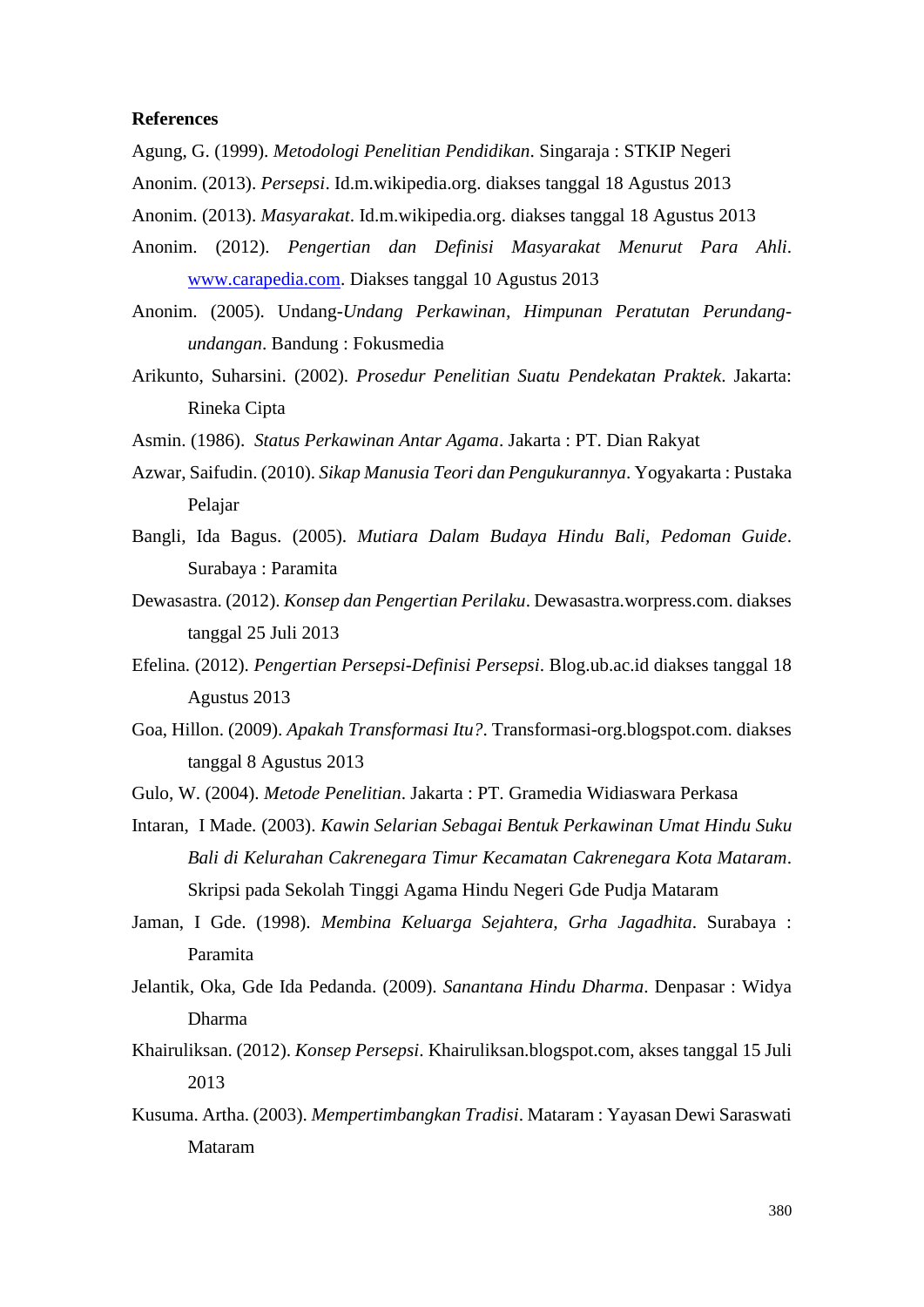- Laksmi, Widia, Ida Ayu Nyoman. (2010). *Transformasi Perilaku Perkawinan Adat Suku Bali Di Kota Mataram*. Hasil Penelitian. STAHN Gde Pudja Mataram. Mataram
- Majid. (2008). *Pengertian Masyarakat*. [www.wordpress.com](http://www.wordpress.com/) diakses tanggal 8 Agustus 2013
- Margono. (1996). *Metode Penelitian Pendidikan*. Jakarta : Rineka Cipta
- May, Abdurrachman. (2006). *Persepsi dan Sikap Tokoh Agama terhadap Esistensi Pariwisata Lombok*, *Tesis.* Denpasar: fakultas Sastra Unud
- Moeliono, dkk. (1996). *Kamus Besar Bahasa Indonesia*. Jakarta: Balai Pustaka
- Nasir, Mohamad Fikal. (2013). *10 Definisi Perilaku Menurut Para Ahli*. Thefriedkerz.blogspot.com. diakses tanggal 2 Agustus 2013
- Nasir, Moh. (2003). *Metode Penelitian*. Jakarta : Ghalia Indonesia
- Narwada, I.K.T. (1995). *Indik Rangkat Suku Bali Lombo*k. Mataram : Manik Kembar
- Patilima, Hamid. (2005). *Metode Penelitian Kualitatif*. Bandung : CV. Alvabeta
- Pudja, I Gde, dan Sudartha, Tjokorda Rai. (2002). *Menawa Dharma Sastra*. Jakarta : CV. Felita Nursatama Lestari
- Raka, Mas Gde. (2002). *Perkawinan Yang Ideal*. Surabaya : Paramita
- Sandrajaya. (2011). *Pengertian Perilaku*. Id.shvoong.com. diakses tanggal 25 Juli 2013
- Sarwono, Sarlito Wirawan. (2003). Teori-teori Psikologi Sosial. Jakarta : PT Raja Grafindo Persada
- Septiyanti, Dwi. (2013). *Teori Organisasi Umum dan Perubahan*. [http://sartikaraharjo.blogspot.com](http://sartikaraharjo.blogspot.com/) diakses tanggal 8 Agustus 2013
- Sumarda, Cakra, I Gde. (2010). *Pelaksanaan Perkawinan Dalam Hukum Adat Bali Tinjauan Undang-Undang Nomor 1 Tahun 1974 Perspektif Pluralisme Hukum Di Kota Mataram.* Tesis pada Program Pasca Sarjana Jurusan Hukum Universitas Mataram
- Suprayogi dan Tobroni. (2001). *Metode Penelitian Sosial Agama*. Bandung : PT. Remaja Rosdakarya
- Suyanto, Bagong & Sutinah. (2006). *Metode Penelitian Sosial, Berbagai Alternatif Pendekatan*. Jakarta : Kencana
- Titib, I M. (1997). *Perkawinan dan Kehidupan Keluarga*, Menurut Kitab Suci Veda. Surabaya : Paramita
- Ucha. (2013). *Pengertian Masyarakat*. 9triliun.com diakses pada tanggal 10 Agustus 2013